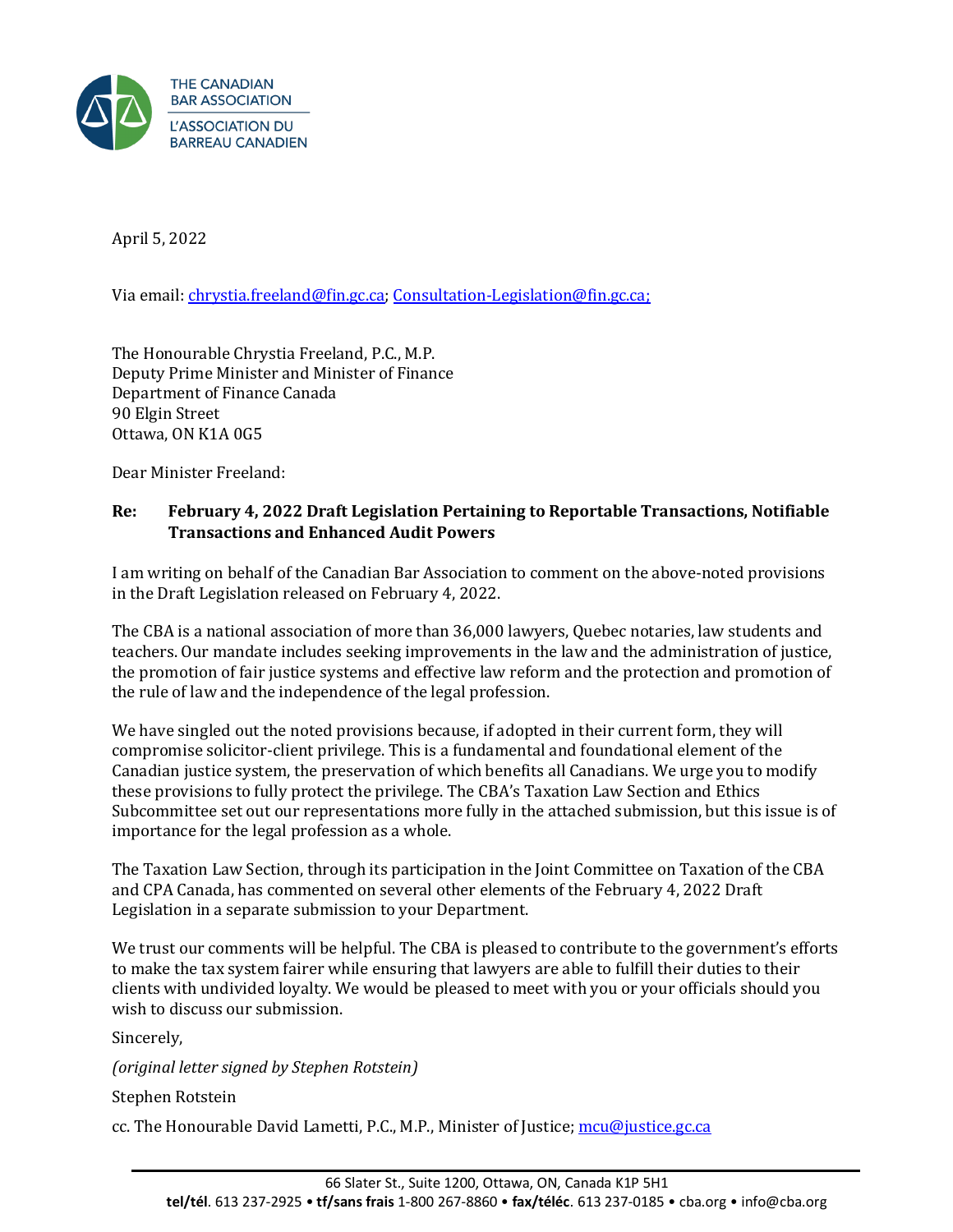**Submission of the Canadian Bar Association on the February 4, 2022 Draft Legislation Pertaining to Reportable Transactions, Notifiable Transactions and Enhanced Audit Powers (the "Draft Legislation")**

# **I. Mandatory Disclosure of "Reportable Transactions" and "Notifiable Transactions"**

1. Existing subsection 237.3(2) of the *Income Tax Act* (Canada) (ITA) imposes an information reporting obligation in respect of "reportable transactions". Among those subject to this reporting obligation is every "advisor" who is entitled to certain contingent and other fees in respect of a reportable transaction. An "advisor" is defined to mean each person who provides, directly or indirectly in any manner whatever, any contractual protection in respect of the transaction or series, or any assistance or advice with respect to creating, developing, planning, organizing or implementing the transaction or series, to another person, and can therefore include a lawyer.

2. Existing subsection 237.3(4) provides that, if multiple parties are subject to the information reporting obligation under subjection 237.3(2), disclosure by one party is treated as disclosure by all parties subject to the obligation.

3. A person subject to the information reporting obligation who fails to comply with subsection 237.3(2) is liable to a penalty under existing subsection 237.3(8). The amount of the penalty is based on the total of certain fees to which an "advisor" on the reportable transaction is entitled to receive in respect of the reportable transaction.

4. Existing subsection 237.3(17) provides, for greater certainty, that a lawyer (defined to include a Québec notary) who is an advisor in respect of a reportable transaction is not required to disclose in an information return in respect of the transaction any information in respect of which the lawyer, on reasonable grounds, believes that a client of the lawyer has "solicitor-client privilege". Subsection 232(1) defines "solicitor-client privilege" for this purpose as meaning the right, if any, that a person has in a superior court in the province where the matter arises to refuse to disclose an oral or documentary communication on the ground that the communication is one passing between the person and the person's lawyer in professional confidence.

5. The Draft Legislation proposes amendments to section 237.3 that are intended to broaden its application in several material respects. Among other things, the Draft Legislation proposes to:

- a. amend the existing definition of "reportable transaction" as well as other relevant definitions, which will result in the information reporting obligation applying to a far broader range of transactions;
- b. significantly increase penalties under subsection 237.3(8) on a person who fails to comply with subsection 237.3(2);
- c. significantly accelerate the deadline for filing an information return disclosing the reportable transaction to the Canada Revenue Agency (CRA);[1](#page-1-0) and
- d. eliminate the relieving rule at subsection 237.3(4) such that reporting by one person will no longer discharge another person's obligation to report.

<span id="page-1-0"></span><sup>1</sup> Under existing subsection 237.3(5), an information return in respect of a reportable transaction is required to be filed by a person subject to the reporting requirements by June 30 of the calendar year following the calendar year in which the transaction first become a reportable transaction. Under revised subsection 237.3(5), a person (including an advisor) in respect of whom the reporting obligation exists must file an information return disclosing significant information in respect of the reportable transaction within 45 days of the earlier of: (i) the day the person entering into the reportable transaction becomes contractually obligated to enter into the transaction, and (ii) where there is no contractual obligation predating the transaction, the day that person enters into the transaction.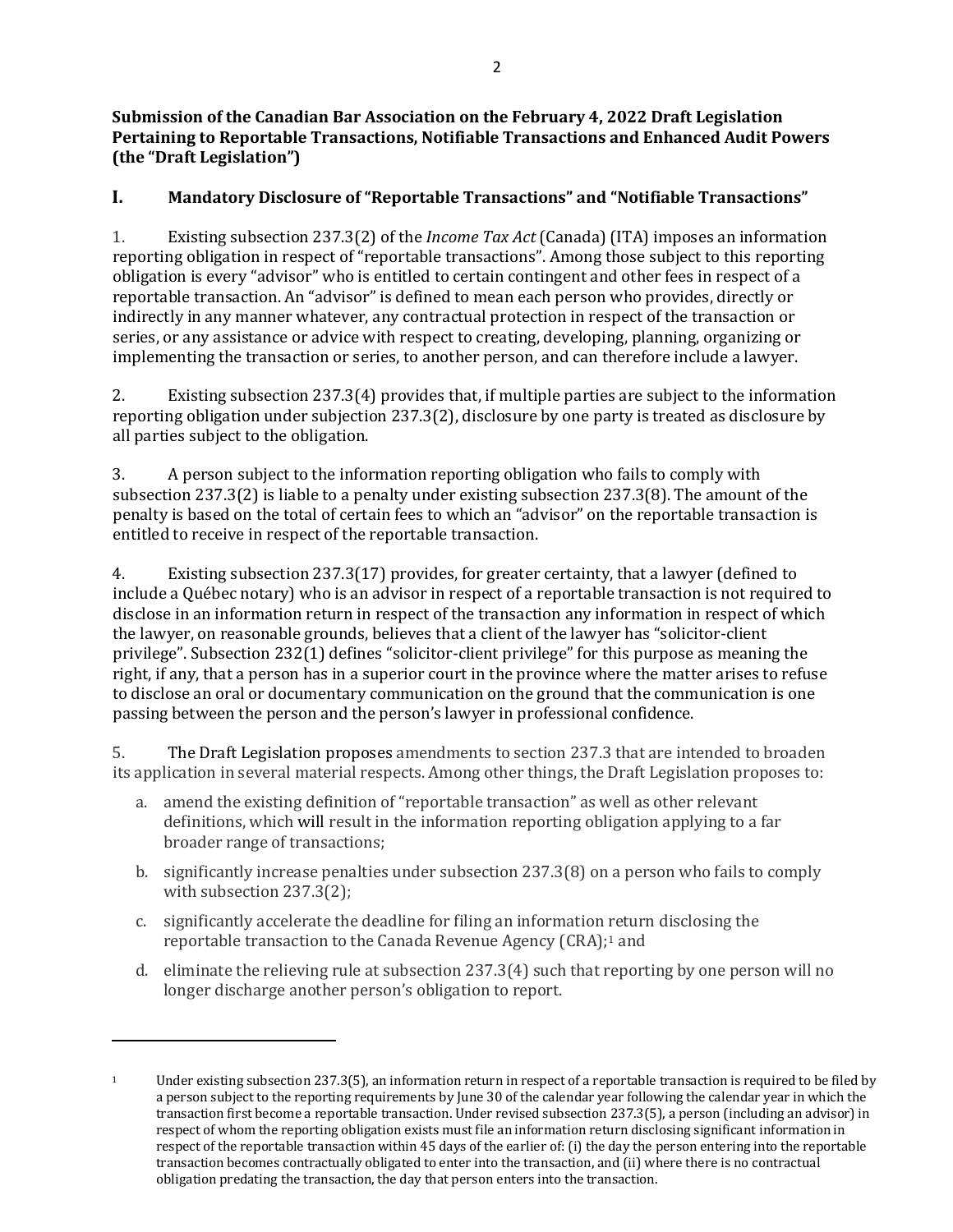6. Separately, the Draft Legislation proposes a new information reporting regime in respect of "notifiable transactions." Under proposed section 237.4, the Minister of National Revenue (MNR) is to have the authority to designate, with the concurrence of the Minister of Finance, transactions and series of transactions as requiring disclosure by taxpayers, advisers, promoters, and certain other persons. Where a transaction, or a series of transactions, is the same as or "substantially similar"[2](#page-2-0) to a transaction, or a series of transactions, so designated by the MNR, the transaction, or any transaction in the series, is required to be disclosed to the CRA in prescribed form and manner.

7. Much like the reportable transaction rules at section 237.3, proposed section 237.4 imposes an information reporting obligation on an "advisor" (including a lawyer) who directly or indirectly advises or assists with respect to creating, developing, planning, organizing or implementing the notifiable transaction. Proposed subsection 237.4(8) also imposes penalties for failure to comply. Finally, proposed subsection 237.4(15) provides that a lawyer who is an advisor in respect of a notifiable transaction is not required to disclose in an information return in respect of the transaction any information in respect of which the lawyer, on reasonable grounds, believes that a client of the lawyer has solicitor-client privilege.

8. The revised reportable transaction and new notifiable transaction measures, initially announced in the April 19, 2021 Federal Budget, are aimed at ensuring the integrity of Canada's tax system and improving its fairness. The CBA agrees that all Canadians benefit from a fair tax system and that a properly functioning self-assessment system depends on proper compliance by taxpayers with the Canadian tax legislation. However, the CBA objects to measures which facilitate the administration of Canada's income tax legislation at the cost of (i) imperilling solicitor-client privilege, a fundamental element of the Canadian legal system, and (ii) placing lawyers in a conflict of interest and preventing them from fulfilling their duties to their clients with undivided loyalty.[3](#page-2-1) While the Department of Finance's goal of promoting a fairer tax system for Canadians is laudable, the fundamental and foundational elements of the Canadian justice system must be protected.

9. It is essential to the administration of justice and the public's confidence in it that matters communicated between a lawyer and client be held in confidence. The importance of solicitorclient privilege, not only to the client who claims it, but to society as a whole, has been recognised by the Supreme Court in *R v McClure*, [2001] 1 SCR 445:

32 That solicitor-client privilege is of fundamental importance was repeated in Jones, supra, per Cory J., at para. 45:

The solicitor-client privilege has long been regarded as fundamentally important to our judicial system. Well over a century ago in *Anderson v. Bank of British Columbia* (1876), 2 Ch. D. 644 (C.A.), at p. 649, the importance of the rule was recognized:

The object and meaning of the rule is this: that as, by reason of the complexity and difficulty of our law, litigation can only be properly conducted by professional men, it is absolutely necessary that a man, in order to prosecute his rights or to defend himself from an improper claim, should have recourse to the assistance of professional lawyers, . . . to use a vulgar phrase, that he should be able to make a clean breast of it to the gentleman whom he consults with a view to the prosecution of his claim, or the substantiating of his defence . . .

<span id="page-2-0"></span><sup>2</sup> Proposed subsection 237.4(2) provides that, for the purposes of the definition notifiable transaction, the term "substantially similar" includes any transaction, or series of transactions, in respect of which a person is expected to obtain the same or similar types of tax consequences and that is either factually similar or based on the same or similar tax strategy, and is to be interpreted broadly in favour of disclosure.

<span id="page-2-1"></span><sup>3</sup> Se[e letter from CBA President to Minister of Finance,](https://www.cba.org/CMSPages/GetFile.aspx?guid=97b569c2-8dd3-4b5b-b2c5-05658b0c4c52) August 27, 2010 Draft Legislation - Information Reporting of Tax Avoidance Transactions, Sept 27, 2010.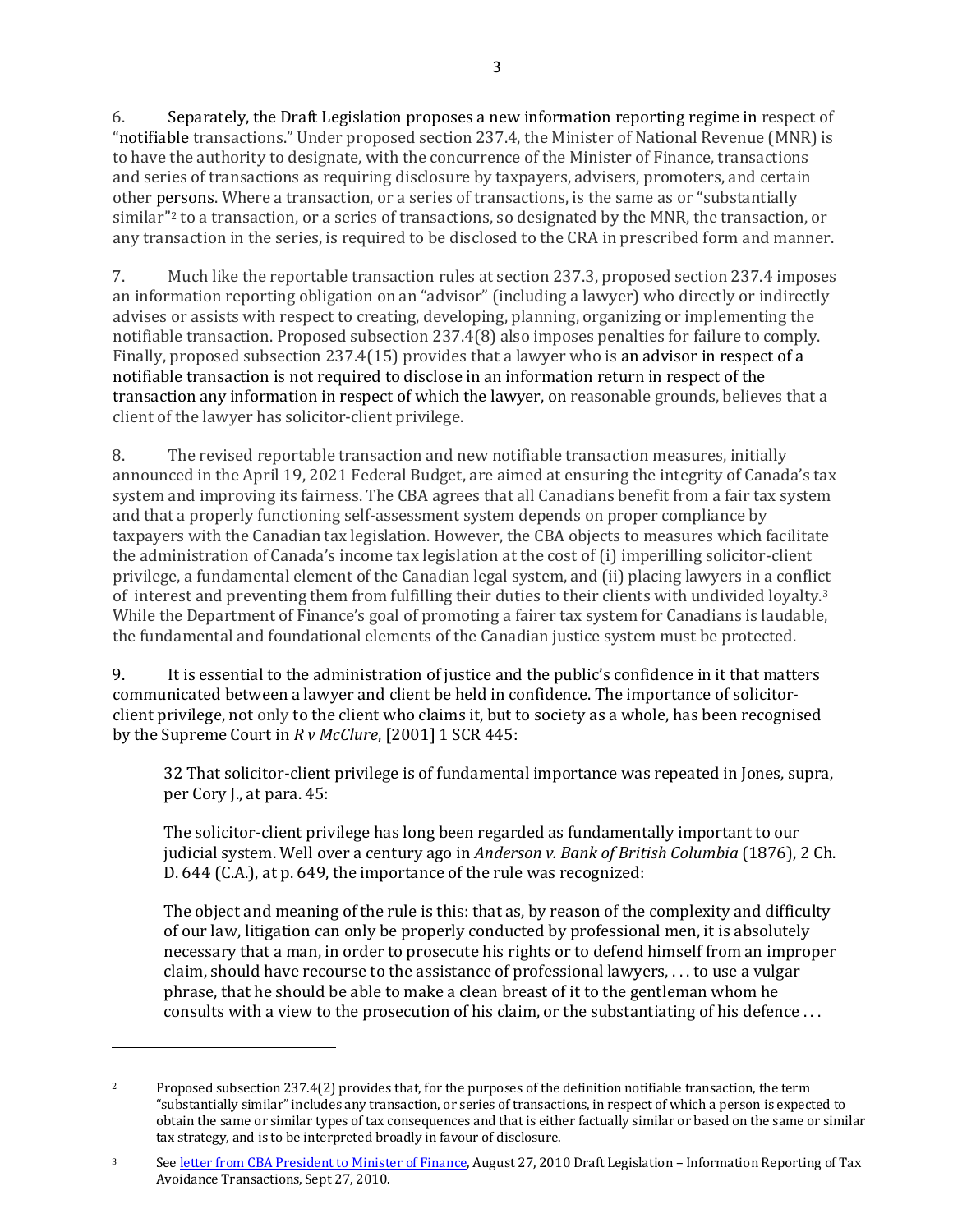that he should be able to place unrestricted and unbounded confidence in the professional gent, and that the communications he so makes to him should be kept secret, unless with his consent (for it is his privilege, and not the privilege of the confidential agent), that he should be enabled properly to conduct his litigation.

33 The importance of solicitor-client privilege to both the legal system and society as a whole assists in determining whether and in what circumstances the privilege should yield to an individual's right to make full answer and defence. The law is complex. Lawyers have a unique role. Free and candid communication between the lawyer and client protects the legal rights of the citizen. It is essential for the lawyer to know all of the facts of the client's position. The existence of a fundamental right to privilege between the two encourages disclosure within the confines of the relationship. The danger in eroding solicitor-client privilege is the potential to stifle communication between the lawyer and client. The need to protect the privilege determines its immunity to attack.

10. Canadian courts have also recognised that solicitor-client privilege must be as close to absolute as possible to ensure public confidence and retain relevance. In a tax context, the Supreme Court of Canada has strongly criticized attempts to impose penal sanction for non-disclosure of information that places legal advisors in a conflict with their clients:

[T]he possibility of being prosecuted (under s. 238 of the ITA) for failing to provide the CRA with the information it seeks could influence the choice made by a notary or a lawyer to comply or not to comply with a requirement. The threat of prosecution in fact creates a conflict of interests between legal advisers and their clients, pitting the duty of confidentiality owed by legal advisers to their clients against their statutory duty of disclosure to the tax authorities (Lavallee, at para. 40). In this regard, it is, contrary to the AGC's argument, irrelevant that none of the notaries who received requirements have so far been prosecuted for refusing to provide the information or documents being sought. The mere possibility of being so prosecuted under the ITA places those legal advisers in an intolerable situation.<sup>[4](#page-3-0)</sup>

11. Moreover, Canadian case law in tax-related matters has repeatedly recognised that solicitor-client privilege is not necessarily waived in situations where third parties who are not lawyers or legal professionals are involved in assisting a client to obtain legal advice. For example, communications between an accountant and a lawyer with respect to a common client may be protected by solicitor-client privilege. The leading case on this matter remains *Susan Hosiery v MNR*, [1969] C.T.C. 353 (Exch Ct). In that case, the predecessor to the CRA sought disclosure of correspondence between the taxpayer's accountants and the taxpayer's solicitors. The Court, after a review of the law, found the documents to be protected from disclosure:

Applying these principles, as I understand them, to materials prepared by accountants, in a general way, it seems to me

(a) that no communication, statement or other material made or prepared by an accountant as such for a business man falls within the privilege unless it was prepared by the accountant as a result of a request by the business man's lawyer to be used in connection with litigation, existing or apprehended; and

(b) that where an accountant is used as a representative, or one of a group of representatives, for the purpose of placing a factual situation or a problem before a lawyer to obtain legal advice or legal assistance, the fact that he is an accountant, or that he uses his knowledge and skill as an accountant in carrying out such task, does not make the

<span id="page-3-0"></span><sup>4</sup> Canada *(Attorney General) v. Chambre des notaires du Quebec*, 2016 SCC 30 at para 56 (Chambre des notaires du Quebec).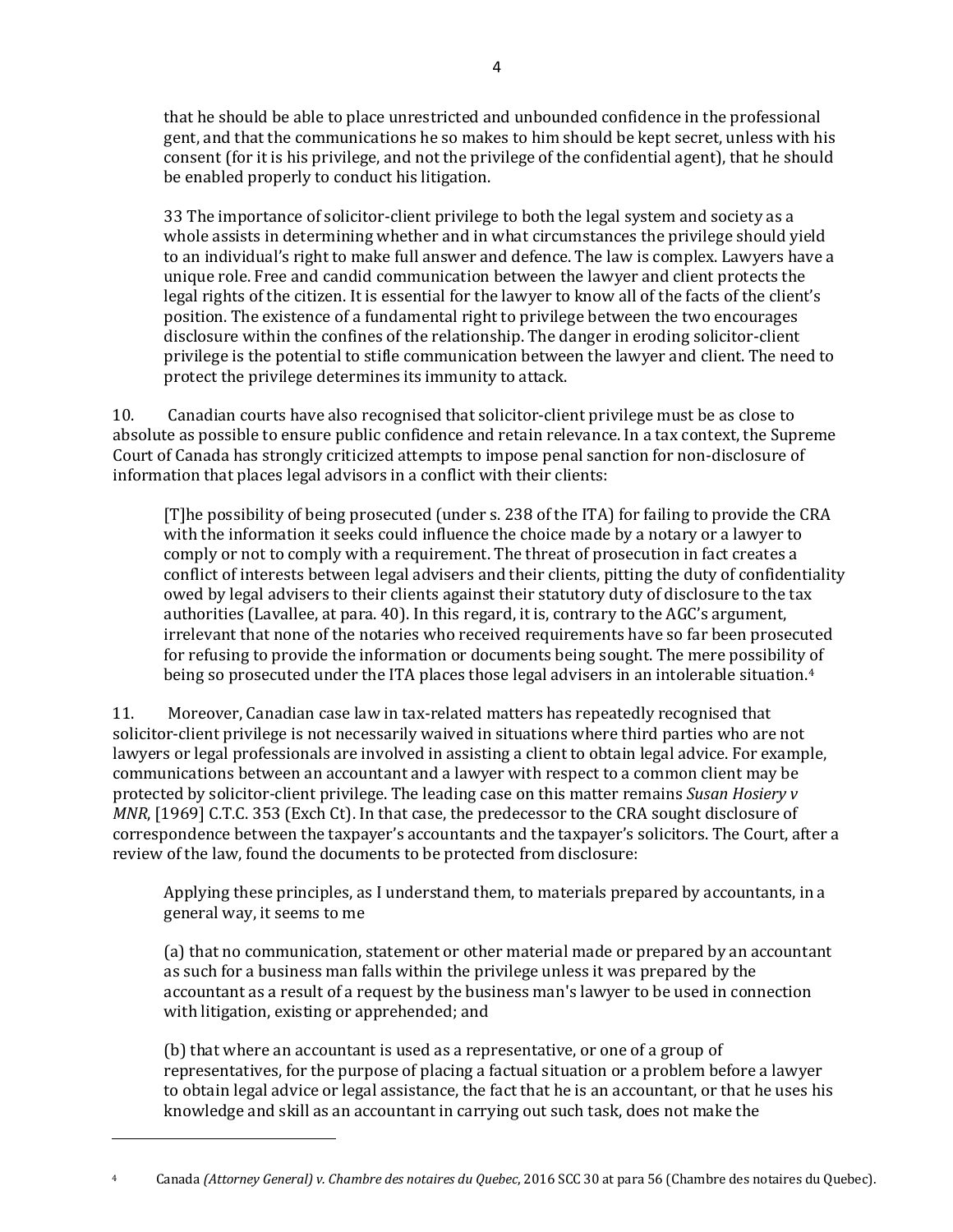communications that he makes, or participates in making, as such a representative, any the less communications from the principal, who is the client, to the lawyer; and similarly, communications received by such a representative from a lawyer whose advice has been so sought are none the less communications from the lawyer to the client. (page 5283)

12. The Court also commented on the importance of extending solicitor-client privilege to communications between accountants and counsel in these situations, so that accountants are best able to perform their own duties to their clients.

I have no difficulty in concluding that the balance of probability is that Mr. Pal and Mr. Wolfe were acting as representatives of the appellant for the purpose of obtaining legal advice on behalf of the appellant from Mr. Goodman concerning the setting up of some arrangement such as that, according to the allegations referred to, the appellant in fact entered into. I think the court may take judicial knowledge of the fact that corporations of all kinds are continuously faced with problems as to what arrangements are advisable or expedient having regard to the intricacies of the tax laws and that, while huge corporations have staffs of lawyers and accountants of their own through whom they seek advice of counsel learned in such special areas of practice, smaller corporations employ lawyers and accountants in general practice to act for them in obtaining special advice in connection with such matters. I have no doubt as to the inherent probability of Mr. Cohen's statements that Mr. Wolfe and Mr. Pal were so acting for the appellant in obtaining Mr. Goodman's advice. (page 5283)

13. It bears noting that *Susan Hosiery* has been repeatedly endorsed in subsequent tax and other cases.[5](#page-4-0)

14. As noted above, the reportable transaction rules at section 237.3 and the notifiable transaction rules at section 237.4 both impose mandatory information reporting obligations in certain circumstances on persons who provide "any assistance or advice" with respect to creating, developing, planning, organizing or implementing a transaction or series of transactions. It is quite common for an accountant or some other third party advisor to assist or otherwise work with a lawyer in providing transactional advice to a client or in implementing legal advice. Accordingly, it is common in tax matters for information protected by solicitor-client privilege (and not waived on other grounds) to be in the possession of accountants or other third party advisors[.6](#page-4-1) However, the existing exception at subsection 237.3(17) and the new exception at subsection 237.4(15) with respect to information protected by solicitor-client privilege only appear to apply with respect to the disclosure obligation of lawyers, and not to other advisors or to taxpayers themselves.

15. The Draft Legislation appears to depart from the recommendation of the OECD, which we understand to be at least part of the impetus for the mandatory disclosure rules in the first place. In particular, the OECD Mandatory Disclosure Rules, Action 12 Final Report notes, at paragraph 70, the UK and Irish law position on disclosure where there exists a privileged solicitor-client relationship. In those circumstances, the obligation to disclose shifts from the lawyer to the client, unless the client waives privilege. The report goes on to recommend that this approach be followed by countries adopting mandatory disclosure rules.

<span id="page-4-0"></span><sup>5</sup> See, among others, *Southern Railway of British Columbia Ltd. v Deputy Minister of National Revenue*, 91 D.T.C. 5081 (BC SC) at 5082; *Cineplex Odeon Corp v MNR* (1994), 114 DLR (4th) 141 (Ont Ct (Gen Div)) at 114; *Long Tractor Inc. v Canada (Deputy Attorney General)*(1997), 155 DLR (4th) 747 (Sk QB); *Methanex Corp v Canada*, 1996 CarswellAlta 861 (Alta. QB); *Wolch's Guaranteed Foods Ltd (Trustee of) v Wolch* (1994), 24 CBR (3d) 268 (Alta QB); and *General Accident Assurance Co v Chrusz* (1999), 180 DLR (4th) 241 (Ont CA) at paras 104-106, 120.

<span id="page-4-1"></span><sup>6</sup> See, for example, *Barrick Gold Corporation v. Goldcorp Inc*., 2011 ONSC 1325, which recognizes "deal team privilege" in situations where legal advice must be shared with non-lawyer consultants in a deal team at the same time as it is shared with the client, for the advice to be used effectively.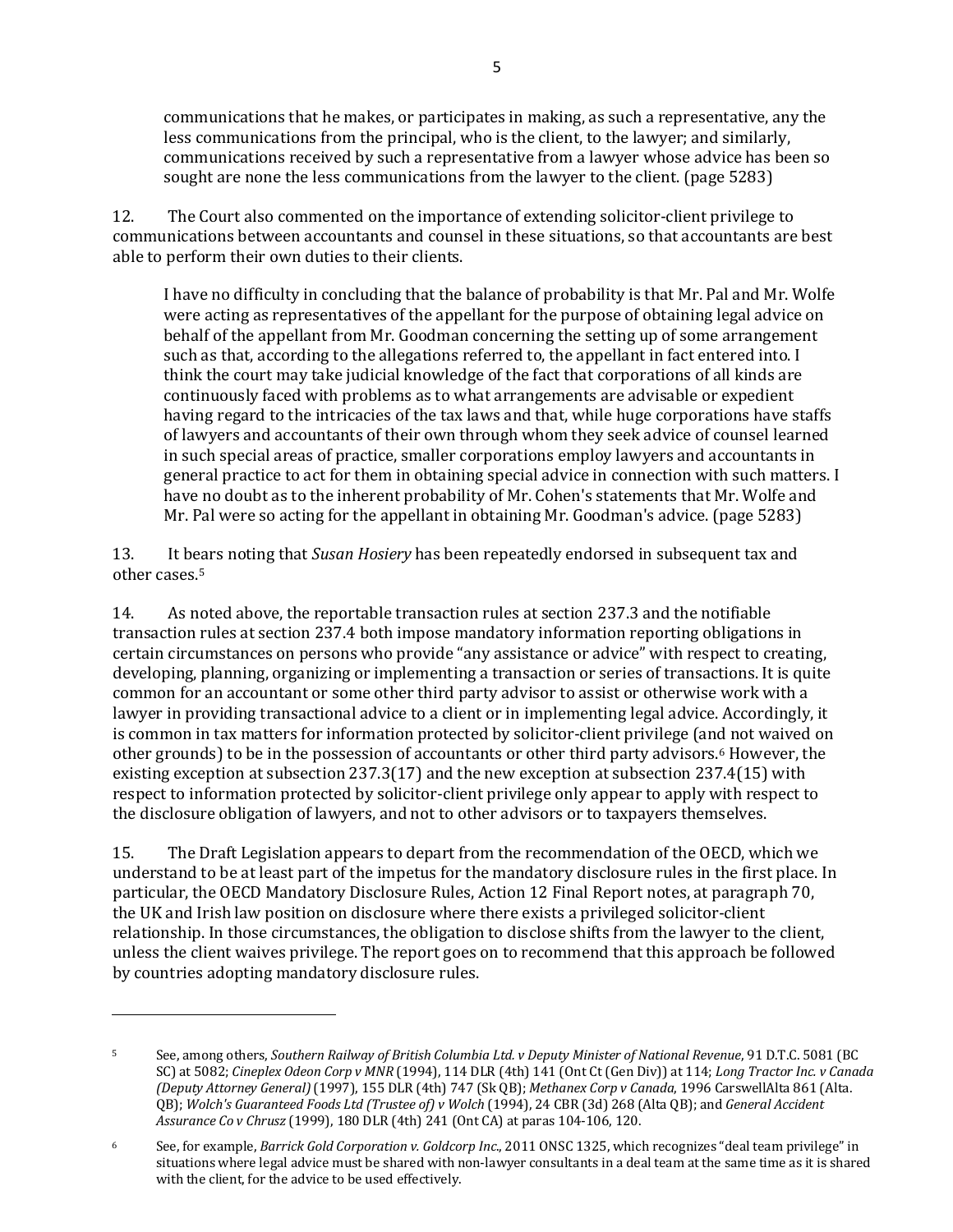16. Excluding solicitor-client information from the information reporting measures in the text of the legislation would not hinder the effectiveness of the proposed rules. Subject to this exception, the reporting obligations would continue to be comprehensive, and the CRA could continue to collect other (non-privileged) information with respect to reportable transactions and notifiable transactions. By contrast, purporting to compel the disclosure, under threat of penalty, of solicitorclient privileged information by persons who are validly in possession of such information is arguably unconstitutional because it undermines one of the most fundamental aspects of our legal system and ultimately, the public's confidence in its ability to obtain comprehensive legal advice in relation to their tax affairs.

17. Moreover, confidential information or knowledge that is in the possession of a lawyer, client or other person may be subject to solicitor-client privilege without meeting the definition of that expression in the ITA (which is limited to certain oral and documentary communications). For example, the fact that a lawyer was engaged by a particular client to provide legal advice may well be privileged in itself, even though the existence of the engagement may not constitute a "communication" and as such arguably not fall within the statutorily defined expression[.7](#page-5-0) Indeed, the Supreme Court of Canada has explicitly rejected a category-based approach to solicitor-client privilege that distinguishes between a fact and a communication.[8](#page-5-1) The Supreme Court of Canada[9](#page-5-2) also has specifically considered the ITA definition of "solicitor-client privilege" and ruled that certain aspects of the definition are unconstitutional and invalid. Nevertheless, that definition continues to be used in the ITA and it has never been amended to address the findings of the Court.

18. Further, as noted above, the proposed revisions to subsection 237.3(5) will, at a high level, require persons entering into reportable transactions to file information returns disclosing significant information in respect of the reportable transaction within 45 days of the earlier of: (i) the day the person entering into the reportable transaction becomes contractually obligated to enter into the transaction; and (ii) where there is no contractual obligation predating the transaction, the day that person enters into the transaction. Similarly accelerated deadlines apply to others required to disclose the reportable transaction, including advisors, and a similar accelerated reporting regime is also contemplated at proposed subsection 237.4(5) in respect of notifiable transactions.

19. As a practical matter, a person (including an advisor) could, as a result of the accelerated deadlines, be required to file an information report prior to a transaction even being completed. In the CBA's view, it is not appropriate that persons be required to file information returns in respect of transactions that have yet to occur for at least two reasons:

- a. First, such a requirement may, in certain instances, put parties in direct conflict with other obligations not to disclose until a transaction closes. This may be true, for example, in the securities law context, where the disclosure of material non-public information is strictly circumscribed and where failure to comply with the relevant limitations may give rise to financial and penal consequences.
- b. Second, while it may be assumed that solicitor-client privilege does not apply to completed transactions on the basis that such transactions are objective facts, contemplated transactions that have yet to be consummated can be considered the "unperfected" product of solicitor-client privilege and should therefore not be subject to disclosure by a lawyer.

<span id="page-5-0"></span><sup>7</sup> See *R. v. Budd*, [2002] OTC 893 at para. 14.

<span id="page-5-1"></span><sup>8</sup> See *Canada (National Revenue) v. Thompson*, 2016 SCC 21 at para. 19.

<span id="page-5-2"></span><sup>9</sup> See *Chambre des notaires*, supra note 3.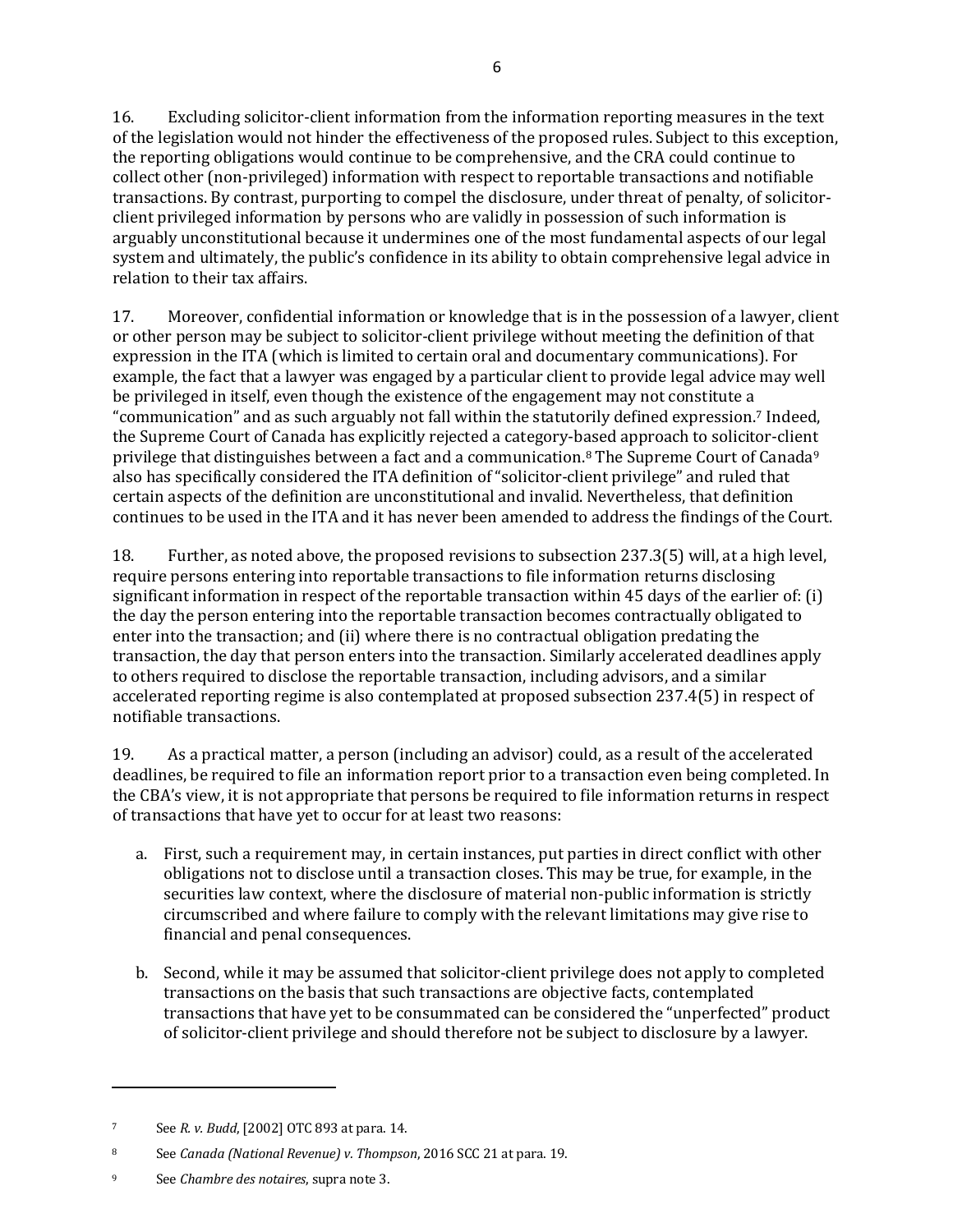#### **RECOMMENDATIONS**

- **1. The CBA recommends that the exception for solicitor-client privileged information in existing subsection 237.3(17) and proposed subsection 237.4(15) be broadened to specify, for greater certainty, that the information reporting requirements do not apply in respect of any information in respect of which the person subject to the reporting obligation, on reasonable grounds, believes solicitor-client privilege applies.**
- **2. The CBA further recommends that the ITA definition of "solicitor-client privilege" either should be removed entirely or drafted in a manner that conforms with the legal meaning of the expression that has been developed under applicable Canadian case law. The Department of Finance should also clarify that, where a lawyer would not be required to provide any information under the reporting rules on the basis of solicitorclient privilege with the possible exception of the fact that the lawyer has been engaged, the fact that the lawyer has been engaged need not be disclosed.[10](#page-6-0)**
- **3. The CBA further recommends that proposed subsections 237.3(5) and 237.4(5) be revised to remove the requirement for any person to file information returns in respect of transactions that have yet to be completed. In the alternative, the measures should at the very least be amended to exclude lawyers from any obligation to make any information return in respect of transactions that have not been completed. As a consequence of this recommendation, the CBA also recommends that the existing subsection 237.3(4), which provides that disclosure by one party is treated as disclosure by all parties subject to an obligation to report a reportable transaction, be reinstated, and that a similar rule be included in section 237.4 with respect to notifiable transactions.**

## **II. Enhanced Audit Powers**

20. Existing section 231.1 sets out the scope of a CRA auditor's authority to seek in-person assistance and responses to oral questions at a taxpayer's premises. The provision authorizes an auditor to enter a taxpayer's business premises to "inspect, audit or examine" the books and records of a taxpayer, and in that context to require the "owner or manager of the property or business and any other person on the premises" to give the auditor "reasonable assistance" and answer "proper questions relating to the administration and enforcement" of the ITA. Section 231.2 gives auditors the power to compel taxpayers as well as third parties to provide documents and answer certain questions in writing.

21. The Federal Court of Appeal in *Canada (National Revenue) v. Cameco Corporation*, 2019 FCA 67 (Cameco) found that the audit authority under section 231.1 did not authorize the CRA to compel persons to submit to oral interviews or to answer wide-ranging questions orally. The Draft Legislation appears to be designed in response to Cameco. Among other things, the Draft Legislation:

- a. redefines the category of persons required to provide reasonable assistance and answer questions orally as a "taxpayer or any other person", and not just the "owner or manager" of the business or a person who is on the property or business premises where the auditor conducts an examination of business records;
- b. authorizes a CRA auditor to compel the attendance of "a taxpayer or any other person" at a place designated by the auditor (and not just the business premises) or "by videoconference or by another form of electronic communication" to answer to proper questions relating to the administration or enforcement of the ITA;

<span id="page-6-0"></span><sup>&</sup>lt;sup>10</sup> Such clarification could potentially be provided through explanatory notes.